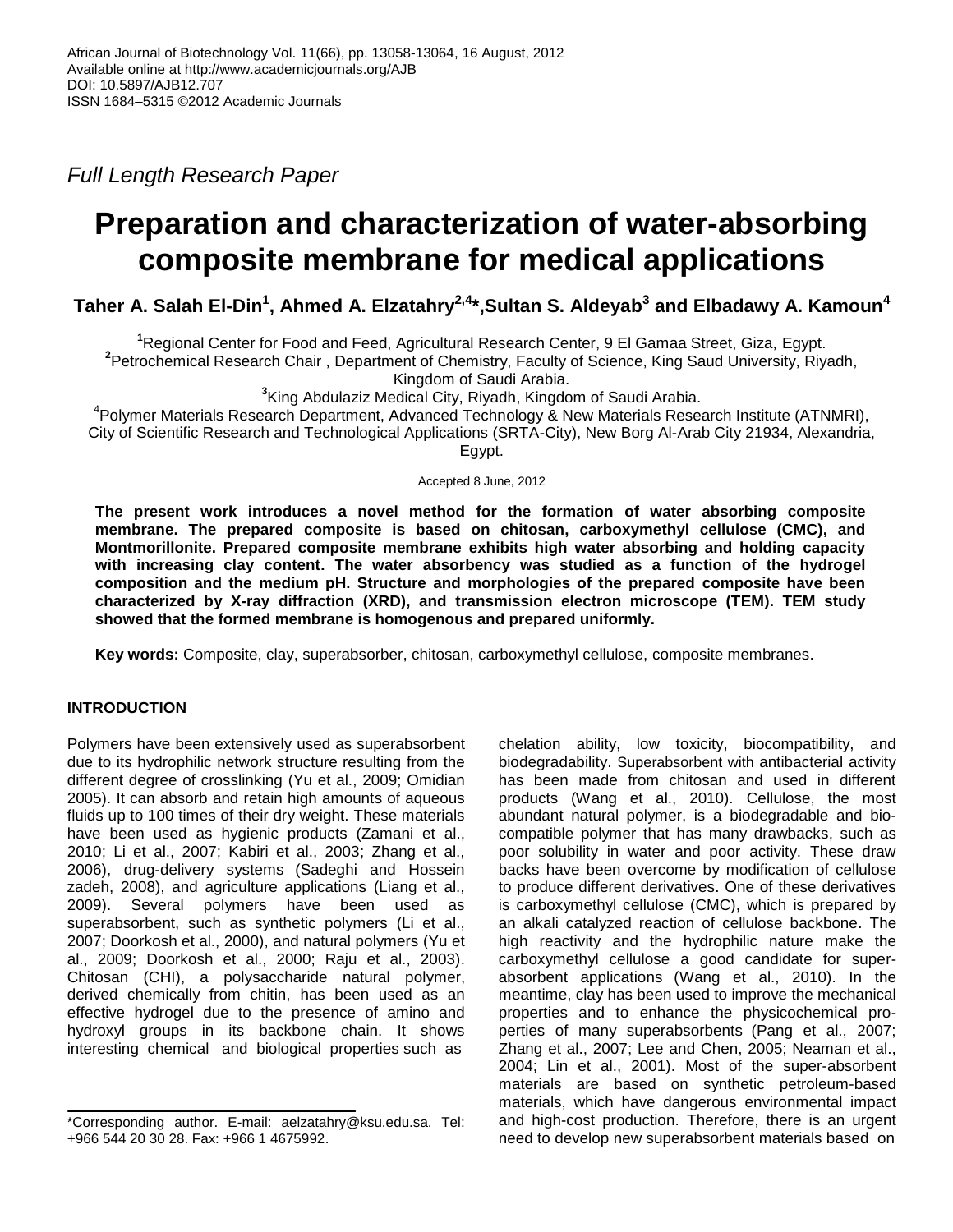natural resources, which will be able to absorb and hold body fluids such as urine, menses, or blood, under pressure exerted by the user.

The goal of this work is to develop a new composite in a membrane form, that have a high-water absorbency and holding capacity for low cost disposable personalcare and medical applications. The prepared membrane should be able to absorb and hold body fluids such as menses, urine, and blood. Also, the antibacterial nature of chitosan, the main component of the prepared membrane, may extend for wound dressing applications. This has been achieved by preparing chitosan, carboxymethyl cellulose and clay in a uniform matrix. Nanobentonite with different weight percentages has been added to the composite structure. Furthermore, the effect of pH on the formed composite has been studied to find the optimum applicable conditions for the formed materials.

#### **MATERIALS AND METHODS**

Chitosan with a medium molecular weight and a degree of deacetylation of 85%, and sodium carboxymethyl cellulose, with an average molecular weight of 90000 g were purchased from Sigma-Aldrich (Germany). Clay was obtained from Egypt Nano Technologies Company (Alexandria, Egypt). All other reagents used in the experiments shown here were of analytical grade.

#### **Preparation of composite hydrogel**

1 wt% chitosan solution was prepared by dissolving chitosan in 1% acetic acid solution at an ambient temperature, with stirring for overnight to produce 2% wt/v chitosan solution. Different amounts of clay corresponding to 0, 2.5, 5 and 10 wt% was added slowly to a chitosan solution, as prepared before, with vigorous stirring for 24 h and casted in a Petri-dish at an ambient temperature for 24 h, and heating at 40°C for 4 h. After that, membranes were soaked in 1 wt% Na carboxymethyl cellulose solution for 24 h. Next, the membranes were removed, washed with distilled water several times and dried in a vacuum oven at 40°C.

#### **Transmission electron microscope (TEM)/x-ray diffraction (XRD) characterization**

TEM analysis was done using a Philips EM 400 at an acceleration voltage of 200 kV. All images were taken at a magnification of 130000. On the other hand, powder XRD data were collected on PANalytical: X'Pert PRO diffractometer using Cu  $\text{K}\alpha$  radiation source for the investigation of structure and phases with a scanning rate of 0.07° s<sup>-1</sup> in a 20 range from 20 to 80°.

#### **Water absorbency**

The water absorbing capacity of the prepared composite membranes was determined by using a gravimetric method according to method described by Liuyun et al. (2009). In a typical experiment, 0.05 g of composite membrane with  $3 \times 3$  cm<sup>2</sup> in size was dried in a vacuum oven at 40°C to a constant weight (noted as *W0*), then immersed in excess distilled water (1000 ml) for 24 h until the membranes adsorbed water to equilibration, and the samples were removed from the fluid, cleaned with filter paper to get rid of water on the surface and weighed again (noted as *W*1). The water

absorbency of the prepared composite membranes (*Qeq*) is calculated based on the formula;  $Qeq$  (%) = ( $W_1 - W_0$ ) /  $W_0 \times 100\%$ . Five specimens were measured for each membrane to obtain an average value.

#### **Effect of various pH solutions on water absorbency**

Water absorbency at different pH solutions is determined similar to that of above measurement, and pH values of the external solution were adjusted by addition of 0.1 mol  $L^{-1}$  HCl and 0.1 mol  $L^{-1}$  NaOH solutions.

#### **Dehydration (stability test)**

0.05 g of each composite membrane with  $3 \times 3$  cm<sup>2</sup> in size were dried in a vacuum oven at 40°C and after that, immersed in excess distilled water (1000 ml) for 24 h until the membranes adsorbed water to equilibration, and the samples were removed out from the fluid, cleaned with filter paper to get rid of water on the surface and weighed again (noted as  $W_0$ ), which is proportional to 100% hydration. Same sample was centrifuged at 2000 rpm for prescheduled time intervals between 5 and 20 min, then samples were removed out from the centrifuge, cleaned with filter paper to get rid of water on the surface and weighed again (noted as *W*t), where it is proportional to different samples' weight at different interval times. The rate of water loss or dehydration percentage (D) is calculated based on the formula of  $D = (W_0 - W_1) / W_0 \times 100\%$ , where *W<sup>0</sup>* and *W<sup>1</sup>* denote the weights of sample before and after centrifuging, respectively. Five specimens were measured for each membrane to obtain an average value.

## **RESULTS AND DISCUSSION**

## **Transmission electron microscope (TEM)/x-ray diffraction (XRD) characterization**

Clay exhibits a random distribution within the composite membrane with an average size of 260 nm, which can be confirmed by TEM in Figure 1. As can be seen from Figure 1, the formed membrane is homogenous and prepared uniformly. Figure 2 shows the XRD patterns corresponding to the used clay, the pure composite membrane (chitosan/carboxymethyl cellulose), and the final composite membrane (chitosan/carboxymethyl cellulose/clay). On another hand, it can be seen that the clay patterns showed that the used clay is montmorillonite. The sum of reflection intensities at 2θ of 6.297, 19.819, and 36.022°, are corresponding to (0 0 1), (0 0 3), and (2 0 0) planes of a monoclinic crystal system, which was confirmed by comparing the standard data for montmorillonite (ref: 00-060-0318). Also, it can be seen that the characteristic peaks of montmorillonite in the (Chitosan/CMC/Clay) composite disappeared due to the incorporation of used clay within the polymer composite layers. This could be explained as a result of different stages of the preparation process, where first stage involved the formation of a homogenous mixture of chitosan/clay, which has been casted in a membrane form, followed by coating with CMC solution as final stage of composite formation as shown in Figure 3.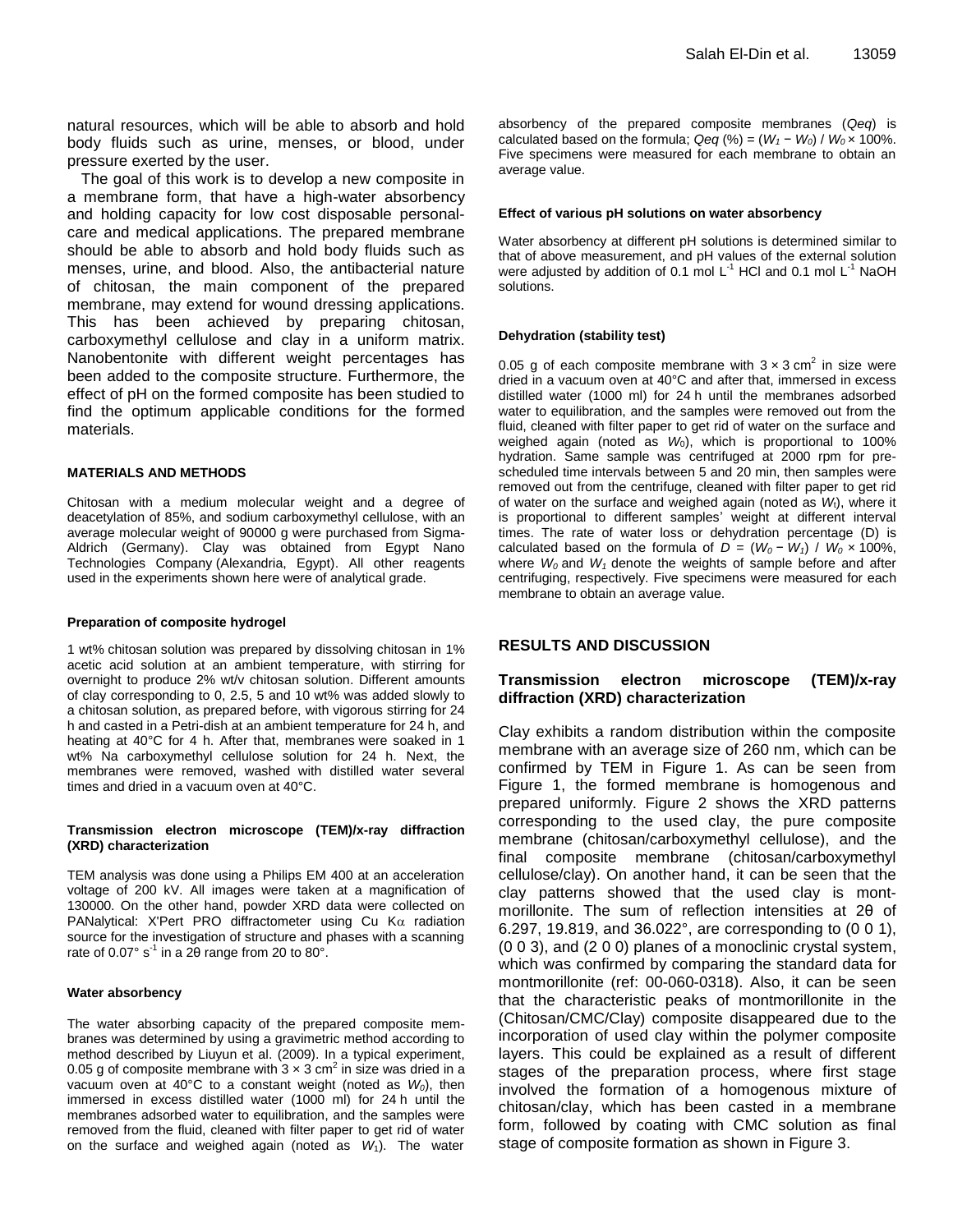

**Figure 1.** TEM images of chitosan/CMC/clay composite membrane, 5 wt% clay.



**Figure 2.** XRD patterns of pure composite (chitosan/carboxymethyl cellulose), clay and composite (chitosan/carboxymethyl cellulose/clay).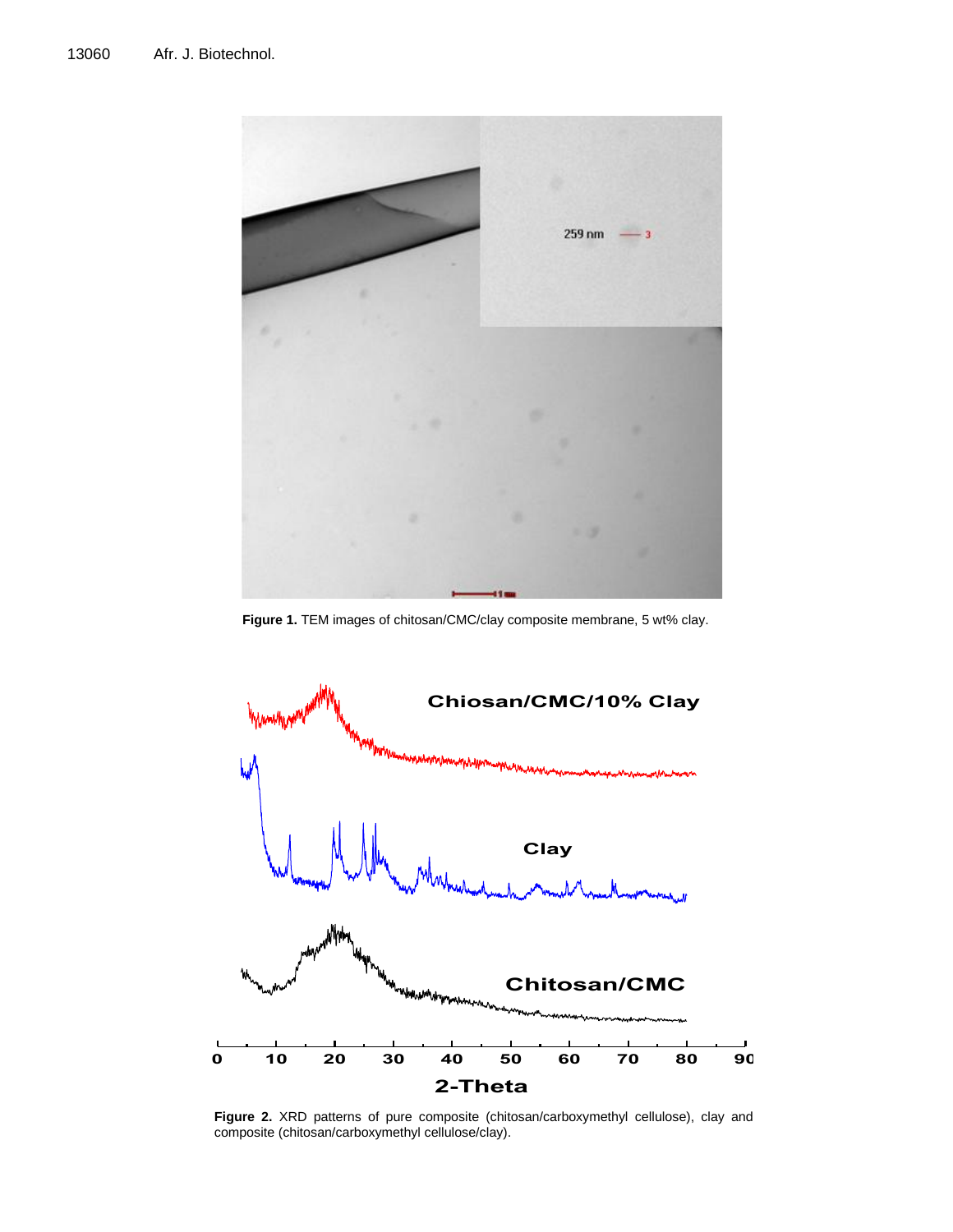

**Figure 3.** Proposed structure of the prepared composite membrane (chitosan/CMC/clay).

## **Water absorbance capacity**

The influence of the different clay content on water absorbency of prepared composite membranes was exhibited in Figure 4. The water absorbency increases with increasing clay content from 0 to 10%. This can be explained according to the nature of the used clay, montmorillonite, which has a structure composed of a layer of octahedral sheet of alumina sandwiched between two layers of fused silica tetrahedral sheets, and it was previously reported that water molecules can easily penetrate between these layers due to the weak intermolecular force between the layered sheets which leads to an expansion of the whole lattice, and the occupation of water (Dalaran et al., 2011) (Figure 3). Also, it is noticeable that the membrane composite with 0% clay content had water absorbency of 60% since both of chitosan and carboxymethyl cellulose are hydrophilic polymer.

# **Effect of pH**

Figure 5 shows the behavior of the prepared composite for water-holding capacity at different solutions' pH values. The interaction between carboxymethyl cellulose and chitosane is formed through ionic interaction between the positively charged nitrogen atoms on chitosan and the negatively charged carbonyl groups on carboxymethyl cellulose, considering that pKa values of the carboxyl groups in carboxymethyl cellulose and the amino groups in chitosan are 3.9 and 6.5, respectively. It was reported that "viscosity measurements dramatically increased between pH 4.0 and 4.5, indicating that polymer chains stretched above pH 4.0 due to the dissociation of carboxyl moieties. Also, same results were reported for chitosan below pH 6.5 due to complete dissociation of amino groups (Kaihara et al., 2011). However, the presence of clay will moderate and enhance, to a certain limit, the ability of water-holding capacity. On another hand, going above a pH value of 6, and due to the electrostatic repulsion of protonated amino groups of chitosan within polymer layers, less compact polymeric structure, and possible presence of voids will be presented, which eventually enhance the swelling and water absorption capability.

# **Stability**

To investigate the water-holding stability of the composite membrane, monitoring the water-loss of the composite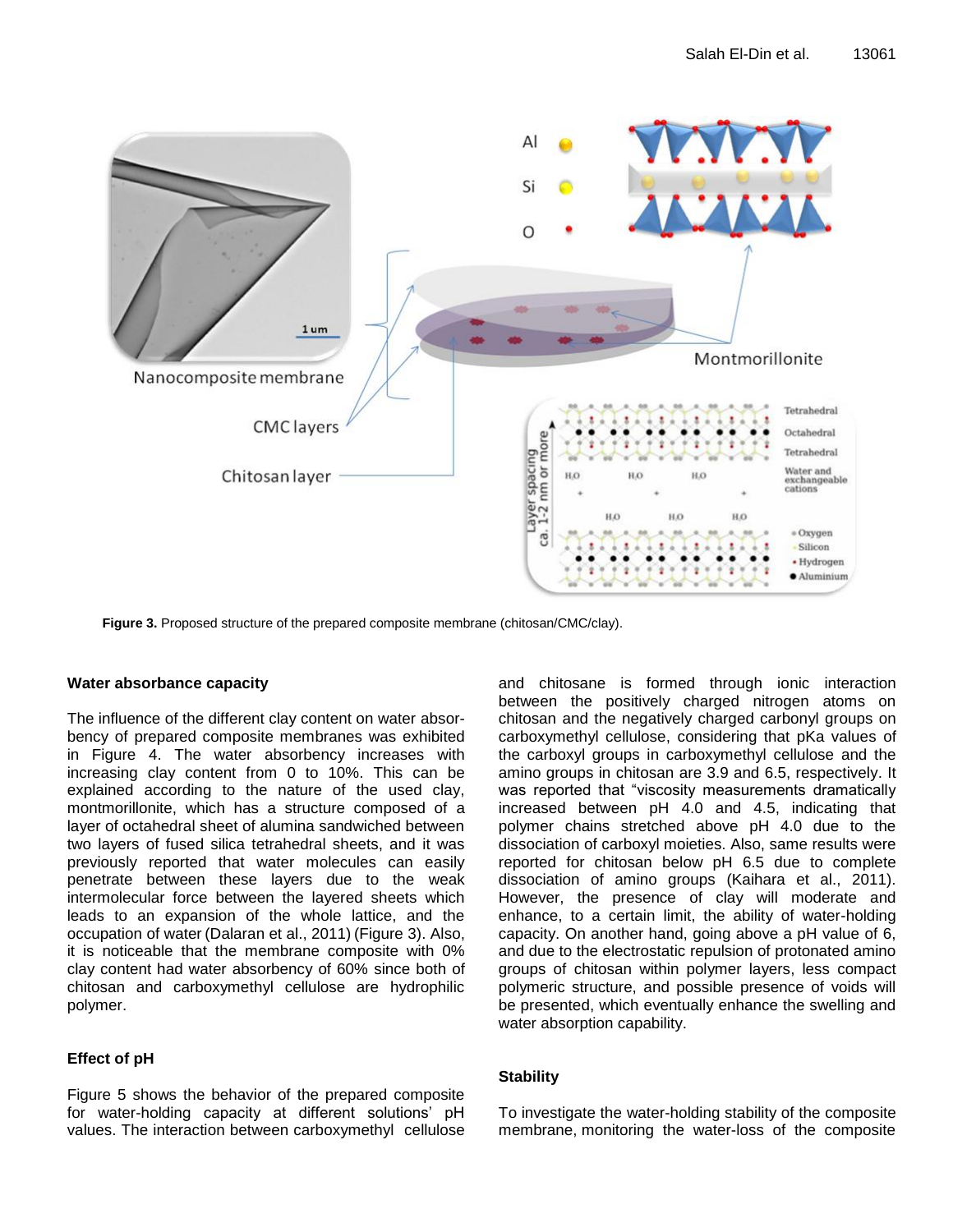

Figure 4. Variation of water absorbency for the membrane composites with different treatment clay content.



**Figure 5.** Variation of water absorbency for the membrane composites with different pH of external solution.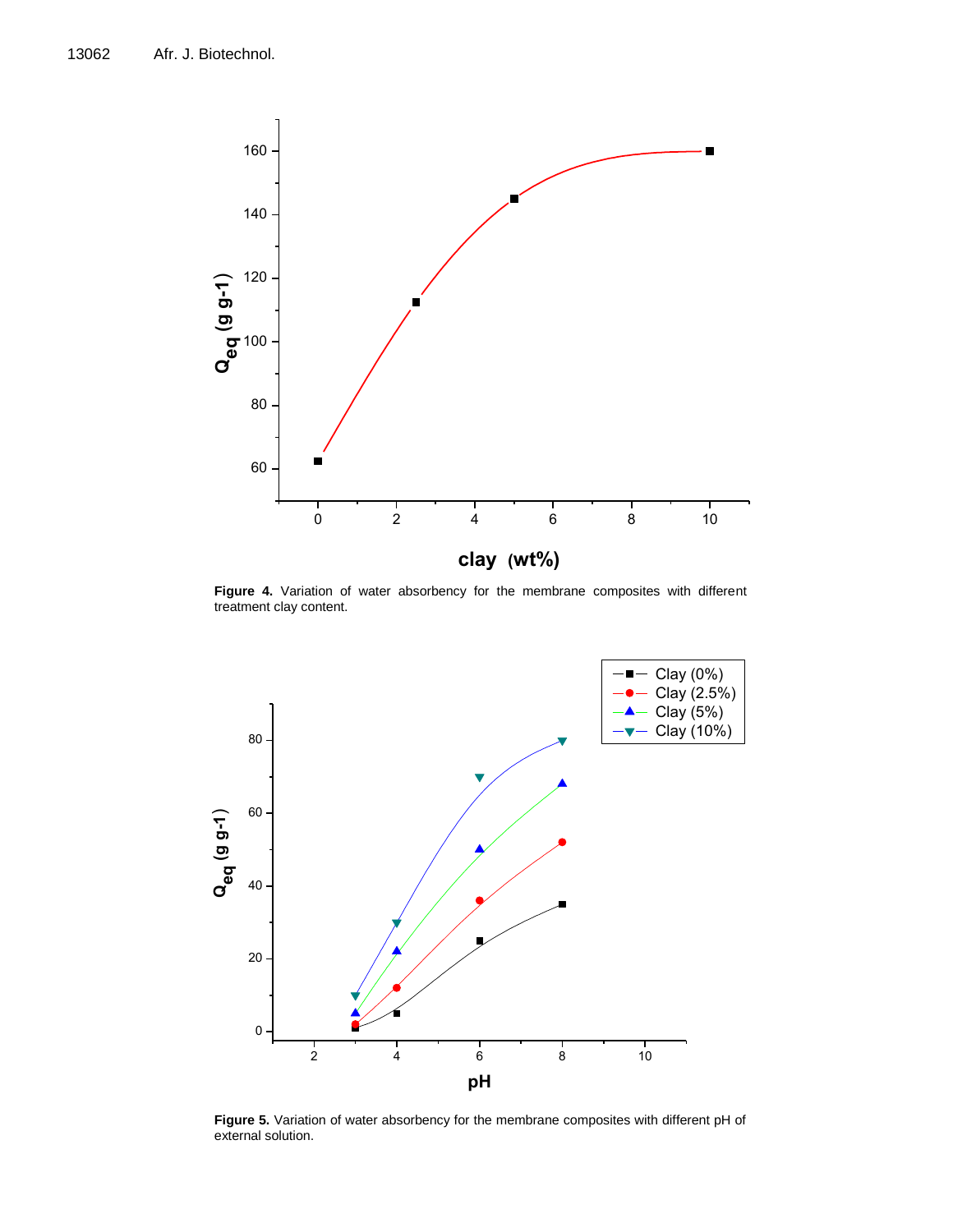

**Figure 6.** The effect of centrifuge time on the dehydration of composite membrane.

membrane is a reliable method. In this study, a significant amount of water was expelled, and shrinking of the prepared samples has been observed when the hydrated membrane samples have been subjected to 2000 rpm centrifugal force. Figure 6 shows the effect of centrifuging time on the ability of prepared composite membrane to hold and reserve water. The rate of water dehydration increases with increasing the centrifuge time as a result of the gradual increase of the centrifuge squeezing force. At the same time, resistivity of water samples for dehydration has been observed with increasing the amount of clay percentage that is, the presence of clay material, not only enhances the absorption of water but also resists losing water easily due to its presence in between polymeric chain network, which narrows the polymeric network windows, and not facilitate the release of water from the composite polymeric matrix.

## **Conclusion**

Composite membranes (Chitosan/CMC/Clay) have been prepared by a simple chemical route. They showed a high holding and absorbing water capacity, their sensitivity for pH medium and absorbing efficiency varies according to the clay loading percentage. The prepared composite membranes give an example of a super biodegradable absorber for medical applications such as medical spills and human fluids.

## **ACKNOWLEDGEMENT**

This project was supported by King Saud University, Deanship of Scientific Research, College of Science Research Center and the authors report no conflicts of interest in this work.

## **REFERENCES**

- [Dalaran](http://www.sciencedirect.com/science?_ob=RedirectURL&_method=outwardLink&_partnerName=27983&_origin=article&_zone=art_page&_linkType=scopusAuthorDocuments&_targetURL=http%3A%2F%2Fwww.scopus.com%2Fscopus%2Finward%2Fauthor.url%3FpartnerID%3D10%26rel%3D3.0.0%26sortField%3Dcited%26sortOrder%3Dasc%26author%3DDalaran,%2520Mert%26authorID%3D26434195900%26md5%3D4fff0a5bf8b0279d7703125579c51f57&_acct=C000052544&_version=1&_userid=11008955&md5=57afe600ff256f32cc3e514937ea5dcb) M, [Emik](http://www.sciencedirect.com/science?_ob=RedirectURL&_method=outwardLink&_partnerName=27983&_origin=article&_zone=art_page&_linkType=scopusAuthorDocuments&_targetURL=http%3A%2F%2Fwww.scopus.com%2Fscopus%2Finward%2Fauthor.url%3FpartnerID%3D10%26rel%3D3.0.0%26sortField%3Dcited%26sortOrder%3Dasc%26author%3DEmik,%2520Serkan%26authorID%3D12778407100%26md5%3D804fff6d60bd2ce25d46d84e5043465d&_acct=C000052544&_version=1&_userid=11008955&md5=344a9a0416338df5bfc2ba263d1b8c4a) S, [Güçlü](http://www.sciencedirect.com/science?_ob=RedirectURL&_method=outwardLink&_partnerName=27983&_origin=article&_zone=art_page&_linkType=scopusAuthorDocuments&_targetURL=http%3A%2F%2Fwww.scopus.com%2Fscopus%2Finward%2Fauthor.url%3FpartnerID%3D10%26rel%3D3.0.0%26sortField%3Dcited%26sortOrder%3Dasc%26author%3DG%25C3%25BC%25C3%25A7l%25C3%25BC,%2520Gamze%26authorID%3D6602424233%26md5%3D79ff95c83c0e5c18c701ccd1366981c3&_acct=C000052544&_version=1&_userid=11008955&md5=6ca1e4224f5017d8e9eeec6ec1f3cb59) G, [İyim](http://www.sciencedirect.com/science?_ob=RedirectURL&_method=outwardLink&_partnerName=27983&_origin=article&_zone=art_page&_linkType=scopusAuthorDocuments&_targetURL=http%3A%2F%2Fwww.scopus.com%2Fscopus%2Finward%2Fauthor.url%3FpartnerID%3D10%26rel%3D3.0.0%26sortField%3Dcited%26sortOrder%3Dasc%26author%3D%25C4%25B0yim,%2520T%25C3%25BClin%2520Banu%26authorID%3D35615269700%26md5%3D476881c4e07c48d05052282f4976666a&_acct=C000052544&_version=1&_userid=11008955&md5=7c8d63ff18dba07f00ace828a1e53c48) TB, [Özgümüş](http://www.sciencedirect.com/science?_ob=RedirectURL&_method=outwardLink&_partnerName=27983&_origin=article&_zone=art_page&_linkType=scopusAuthorDocuments&_targetURL=http%3A%2F%2Fwww.scopus.com%2Fscopus%2Finward%2Fauthor.url%3FpartnerID%3D10%26rel%3D3.0.0%26sortField%3Dcited%26sortOrder%3Dasc%26author%3D%25C3%2596zg%25C3%25BCm%25C3%25BC%25C5%259F,%2520Saadet%26authorID%3D6603245888%26md5%3D93eada5e301c48b20613d5ff9c428942&_acct=C000052544&_version=1&_userid=11008955&md5=f4bebb6d409cf91adbbbc182fbef23e1) S (2011). Study on a novel polyampholyte composite superabsorbent hydrogels: Synthesis, characterization and investigation of removal of indigo carmine from aqueous solution[. Desalination](http://www.sciencedirect.com/science/journal/00119164) 279(1-3):170-182.
- Dorkoosh FA, Brussee J, Verhoef JC, Borchard G, Tehrani MR, Junginger HE (2000). Preparation and NMR characterization of superporous hydrogels (SPH) and SPH composites. Polymer 41:8213-8220.
- Jiang LY, Li YB, Xiong CD (2009). A novel composite membrane of chitosan-carboxymethyl cellulose polyelectrolyte complex membrane filled with nano-hydroxyapatite I. Preparation and properties. J. Mater. Sci. Mater. Med. 20(8):1645-1652.
- Kabiri K, Omidian H, Hashemi SA, Zohuriaan-Mehr MJ (2003). Synthesis of fast-swelling superabsorbent hydrogels: Effect of crosslinker type and concentration on porosity and absorption rate.